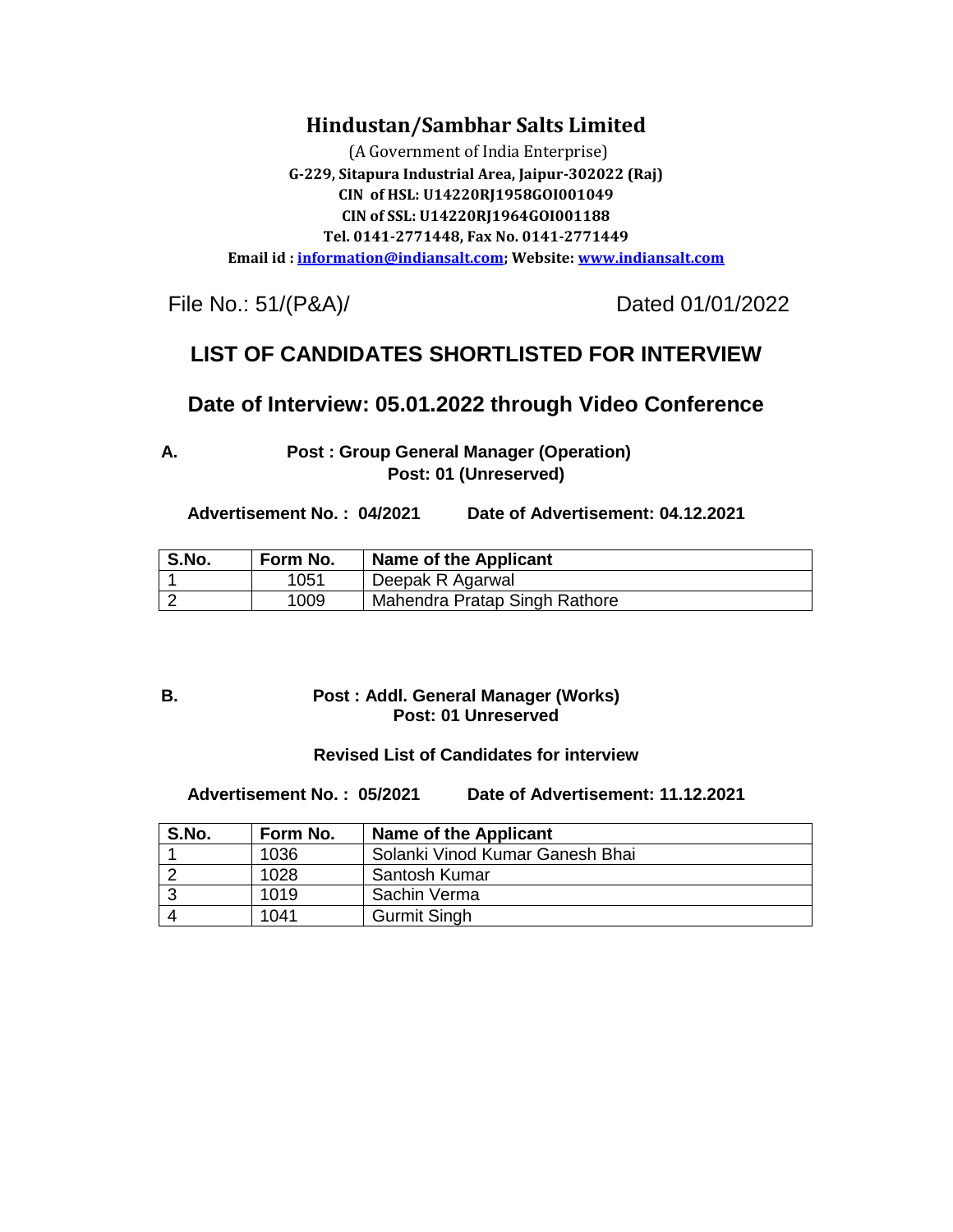### **Hindustan/Sambhar Salts Limited**

(A Government of India Enterprise) **G-229, Sitapura Industrial Area, Jaipur-302022 (Raj) CIN of HSL: U14220RJ1958GOI001049 CIN of SSL: U14220RJ1964GOI001188 Tel. 0141-2771448, Fax No. 0141-2771449 Email id : [information@indiansalt.com;](mailto:information@indiansalt.com) Website[: www.indiansalt.com](http://www.indiansalt.com/)**

# **LIST OF CANDIDATES SHORTLISTED FOR INTERVIEW**

## **Date of Interview: 06.01.2022 through Video Conference**

**C. Post : Addl. General Manager (Technical)**

**Post: 01 (Unreserved)**

 **Advertisement No. : 04/2021 Date of Advertisement: 04.12.2021**

| S.No. | Form No. | <b>Name of the Applicant</b> |
|-------|----------|------------------------------|
|       | 1044     | <b>Abhishek Shivahare</b>    |
| 2     | 1038     | Jitesh Manu Bhai Vaniya      |
| 3     | 1035     | Vijayanandh                  |
| 4     | 1034     | Ajayakumar S                 |
| 5     | 1031     | Rajesh S                     |
| 6     | 1018     | Raghvender Singh             |
| 7     | 1017     | Priyadarsi Biswal            |
| 8     | 1004     | Harsh Verma                  |